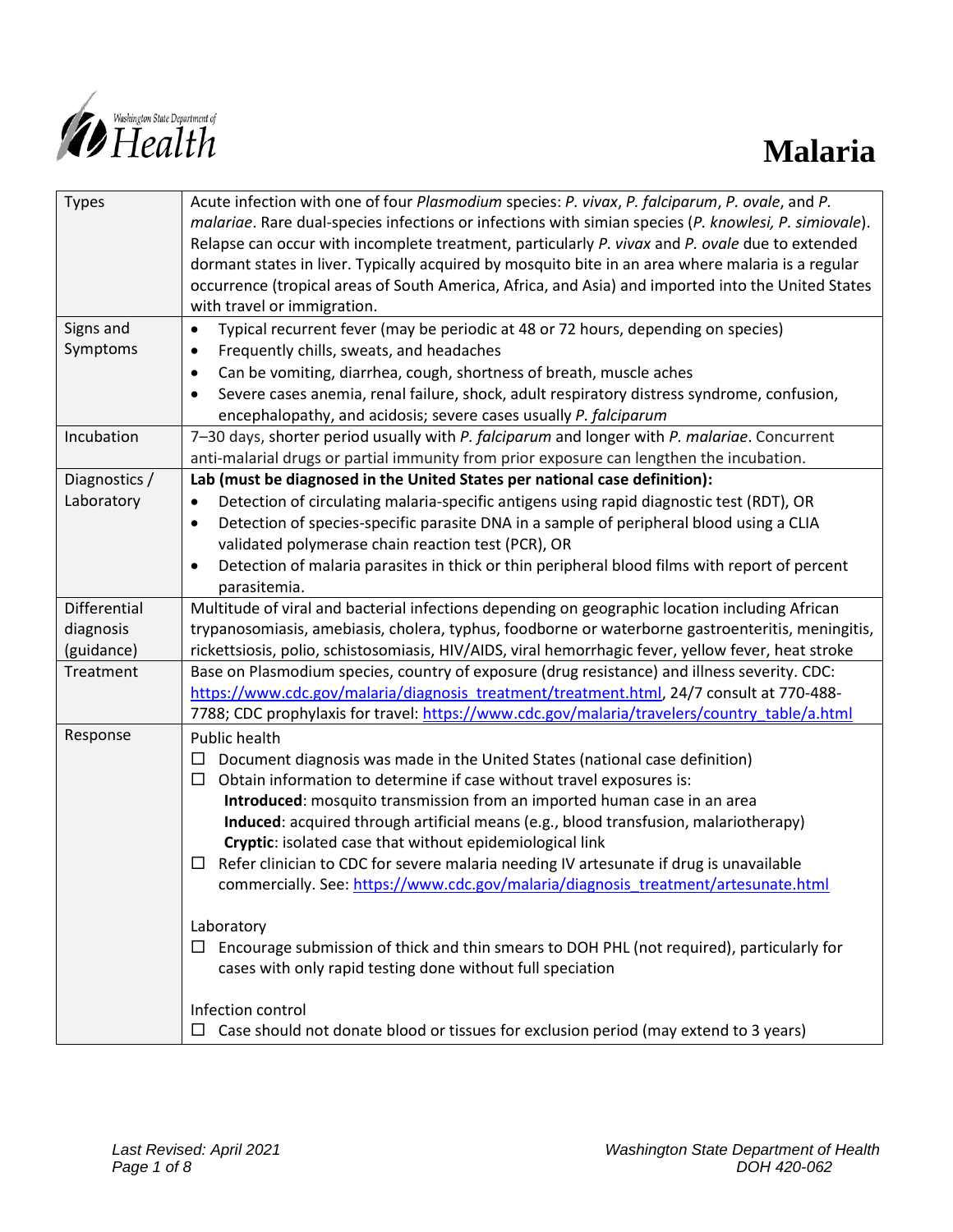# **Malaria**

## **1. DISEASE REPORTING**

## **A. Purpose of Reporting and Surveillance**

- 1. To contribute adequate case reports to the national database.
- 2. To ensure adequate treatment of cases, particularly for fatal falciparum malaria.
- 3. To identify persons who may benefit from screening or treatment, e.g., fellow travelers.
- 4. To identify persons exposed locally and initiate appropriate follow-up.

## **B. Legal Reporting Requirements**

- 1. Health care providers: notifiable to local health jurisdiction within 3 business days.
- 2. Health care facilities: notifiable to local health jurisdiction within 3 business days.
- 3. Laboratories: *Plasmodium* species notifiable to local health jurisdiction within 2 business days; specimen submission is not required but is recommended.
- 4. Local health jurisdiction: notifiable to the Washington State Department of Health (DOH) Office of Communicable Disease Epidemiology (CDE) within seven days of case investigation completion or summary information required within 21 days.

## **C. Local Health Jurisdiction Investigative Responsibilities**

- 1. Recommend clinical labs send thick and thin blood smears to Washington State Public Health Laboratories for confirmation and speciation.
- 2. Report confirmed cases to CDE (Section 3). Complete the malaria case report form [\(https://www.doh.wa.gov/Portals/1/Documents/5100/210-037-ReportForm-Malaria.pdf\)](https://www.doh.wa.gov/Portals/1/Documents/5100/210-037-ReportForm-Malaria.pdf) and enter the data into the Washington Disease Reporting System (WDRS) or other electronic reporting system.

# **2. THE DISEASE AND ITS EPIDEMIOLOGY**

#### **A. Etiologic Agent**

Protozoan parasite of the genus *Plasmodium*, commonly *P. vivax*, *P. falciparum*, *P. ovale*, and *P. malariae*. Dual-species infections occur. Clinical illness, treatment, prophylaxis, and geographical distribution vary with species. *P. falciparum* causes the most severe symptoms and requires prompt intervention. Species that primarily infect non-human primates (e.g., *P. knowlesi, P. simiovale*) can infect in humans.

Malaria parasites have a complex life cycle. Parasites are injected into a human by anopheline mosquitoes, mature in the liver, and then enter red blood cells. The parasites multiply inside the red blood cells which eventually rupture, releasing parasites into the bloodstream with accompanying high fevers. Some of the parasites become sexual forms (gametocytes) which, if ingested by a mosquito, can develop into another generation of parasites able to infect humans. Depending on the species, the bloodstream cycle can persist for weeks to years. *P. vivax* and *P. ovale* have a dormant stage (hypnozoites) indefinitely in the liver.

*Last Revised: April 2021 Washington State Department of*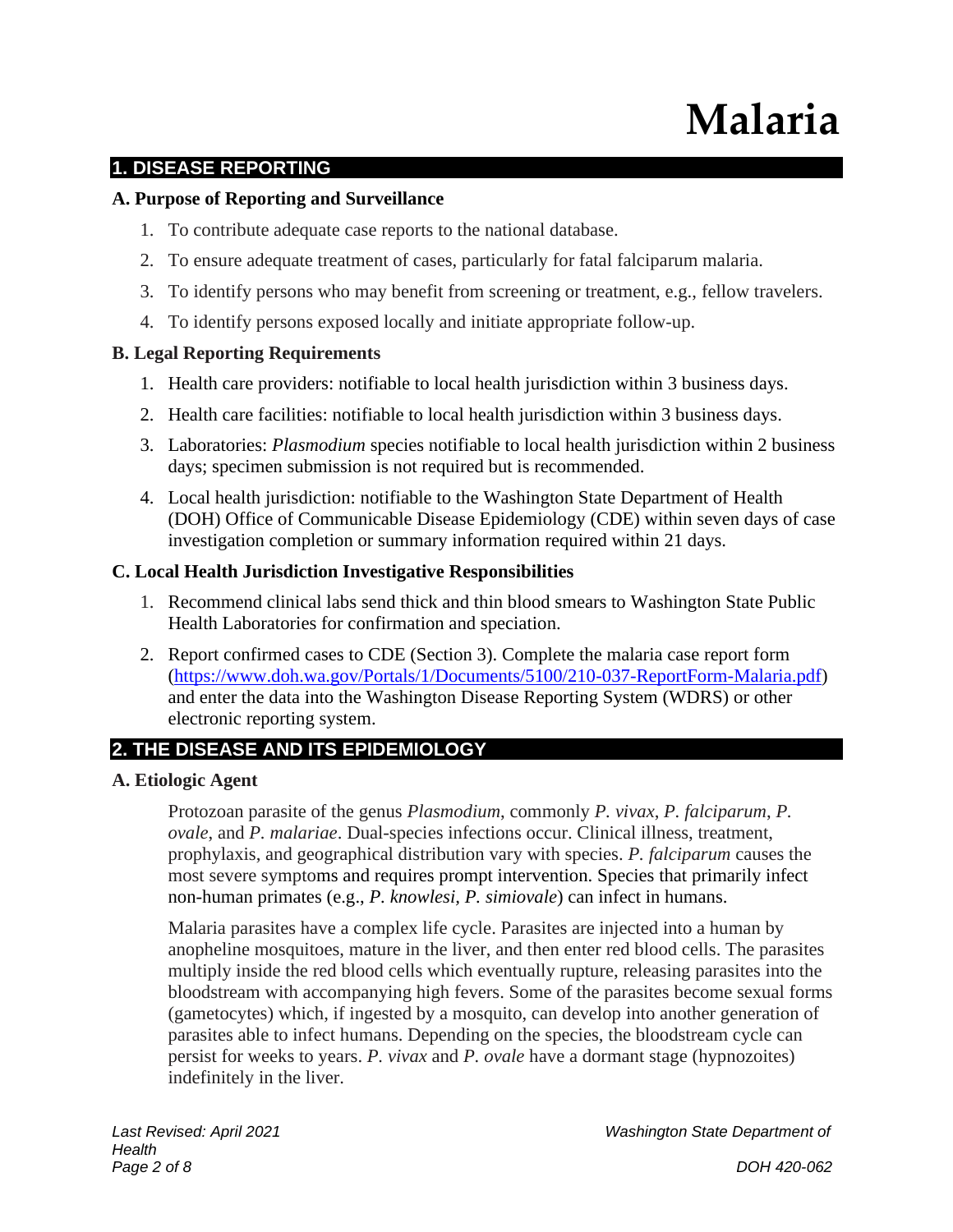#### **B. Description of Illness**

Typical malaria has recurrent fever (may be periodic at 48 or 72 hours, depending on malarial species), chills, sweats, and headache. There can be vomiting, diarrhea, cough, shortness of breath, muscle aches, etc. Symptom severity varies with the species, stage of infection, and patient immune status; "concomitant" immunity is a relative resistance from persistent low-level parasitemia (% red cells affected) or frequent infections.

*P. falciparum* infections can be life-threatening with parasitemia over 10%, causing thrombosis or capillary sludging leading to anemia, renal failure, shock, adult respiratory distress syndrome, encephalopathy, and acidosis. Other malarial species usually cause milder disease. *P. knowlesi*, a rare human infection, may be misdiagnosed as *P. malariae* by appearance but resembles falciparum malaria in terms of severity*.*

#### **C. Malaria in Washington State**

DOH receives around 20 to 40 malaria reports annually, all associated with exposures in endemic areas related to travel for tourism, business, mission work, or immigration.

#### **D. Reservoirs** – Human cases and carriers.

#### **E. Modes of Transmission**

Transmission occurs by a bite of certain *Anopheles* mosquito species. Person-to-person transmission occurs through blood contact (e.g., transfusions), although rarely.

#### **F. Incubation Period**

7–30 days, shorter often with *P. falciparum* and longer with *P. malariae*. Concurrent anti-malarial drugs or partial immunity from prior exposure can lengthen the period.

#### **G. Period of Communicability**

Human infection is communicable to mosquitoes when gametocytes are present in the blood. *Plasmodium* development in a competent mosquito host then takes 1-4 weeks.

## **H. Treatment**

Treatment is based on *Plasmodium* species, severity of illness, and drug resistance in the geographic area of exposure; also consider side effects and drug availability. Treatment of *P. falciparum* is complicated due to widespread drug resistance. Consider initial hospitalization for patients with falciparum malaria, particularly children or pregnant women. For definitive treatment check the CDC web site: 24/7 CDC Malaria Hot Line 770-488-7788 or [https://www.cdc.gov/malaria/diagnosis\\_treatment/index.html.](https://www.cdc.gov/malaria/diagnosis_treatment/index.html)

IV artesunate is used as part of combination first-line treatment for severe malaria cases (defined as any one of: parasitemia >5%, impaired consciousness, seizures, circulatory collapse/shock, acidosis, acute kidney injury, disseminated intravascular coagulation, or severe anemia with Hb<7) or if oral medications cannot be taken despite oral antiemetic treatment. IV artesunate became commercially available March 2021. If it is not available locally in a timely manner, CDC can assist. For details see: [https://www.cdc.gov/malaria/diagnosis\\_treatment/artesunate.html](https://www.cdc.gov/malaria/diagnosis_treatment/artesunate.html) .

For prophylaxis recommendations during travel, see Section 7.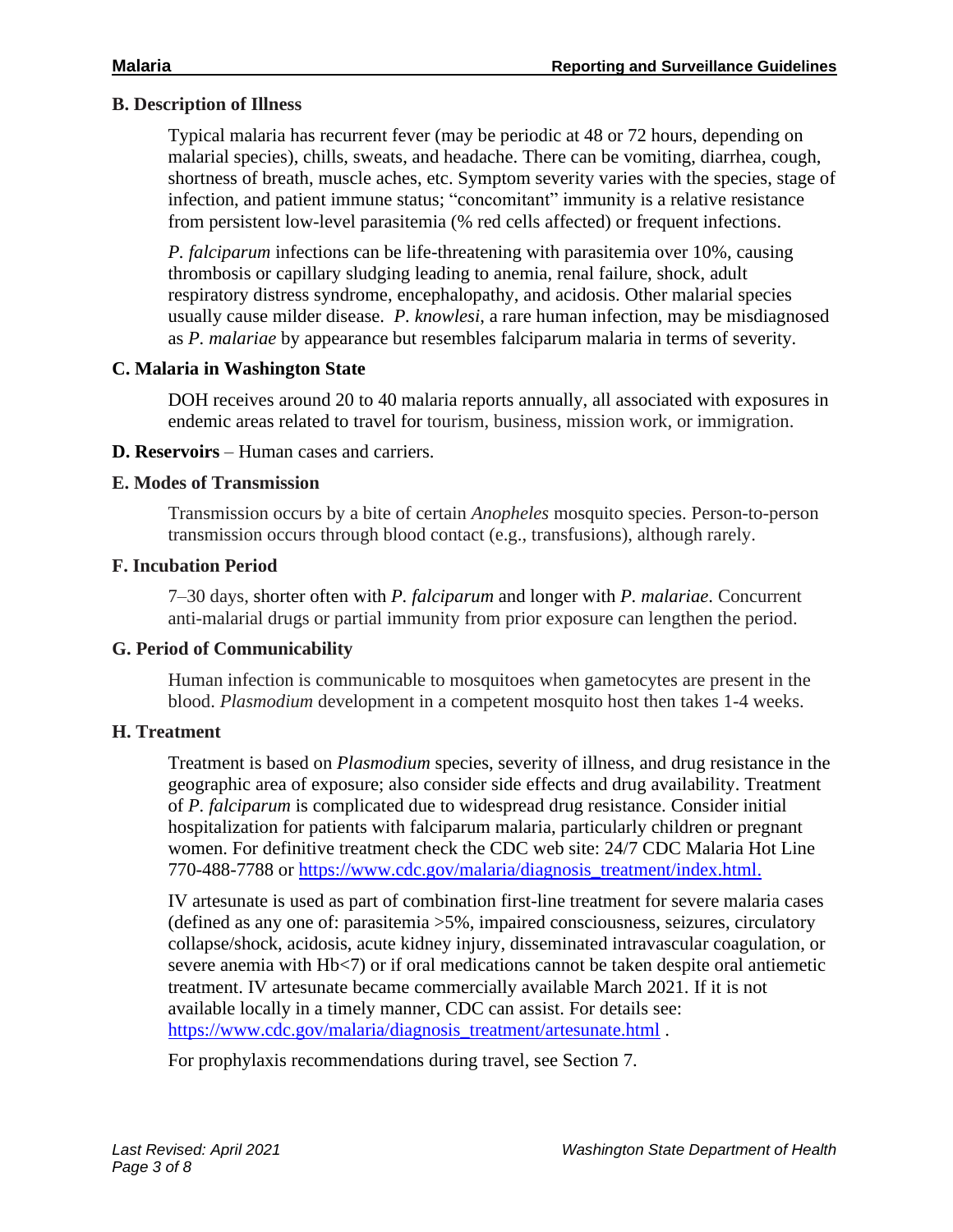# **3. CASE DEFINITION**

#### **A. Clinical Criteria for Diagnosis**

The first symptoms of malaria (most often fever, chills, sweats, headaches, muscle pains, nausea and vomiting) are often not specific and are also found in other diseases, such as influenza and other common viral infections. Likewise, the physical findings are often not specific (e.g., elevated temperature, sweating, tiredness). In severe malaria (caused by *P. falciparum*), clinical findings (confusion, coma, neurologic focal signs, severe anemia, respiratory difficulties) are more striking and may increase the suspicion for malaria.

#### **B. Laboratory Criteria for Diagnosis**

- Detection of circulating malaria-specific antigens using rapid diagnostic test (RDT), **OR**
- Detection of species-specific parasite DNA in a sample of peripheral blood using a CLIA-approved polymerase chain reaction test (PCR)\*, **OR**
- Detection of malaria parasites in thick or thin peripheral blood films, determining the species by morphologic criteria, and calculating the percentage of red blood cells infected by asexual malaria parasites (parasitemia).
- \* Laboratory-developed malaria PCR tests must fulfill CLIA requirements, including validation studies.

#### **C. Case Definition (2014)**

- 1. *Suspect*: Detection of *Plasmodium* species by rapid diagnostic antigen testing without confirmation by microscopy or nucleic acid testing in any person (symptomatic or asymptomatic) diagnosed in the United States, regardless of whether the person experienced previous episodes of malaria while outside the country.
- 2. *Confirmed*:
	- Detection and specific identification of malaria parasites by microscopy on blood films in a laboratory with appropriate expertise in any person (symptomatic or asymptomatic) diagnosed in the United States, regardless of whether the person experienced previous episodes of malaria while outside the country, OR
	- Detection of *Plasmodium* species by nucleic acid test<sup>\*</sup> in any person (symptomatic or asymptomatic) diagnosed in the United States, regardless of whether the person experienced previous episodes of malaria while outside the country.

\* Laboratory-developed malaria PCR tests must fulfill CLIA requirements, including validation studies.

#### **D. Comments**

A subsequent attack experienced by the same person but caused by a **different**  *Plasmodium* species is counted as an additional case. A subsequent attack experienced by the same person and caused by the **same** *Plasmodium* species may indicate a relapsing infection or treatment failure caused by drug resistance, or may indicate a separate attack.

Cases are additionally categorized according to World Health Organization criteria: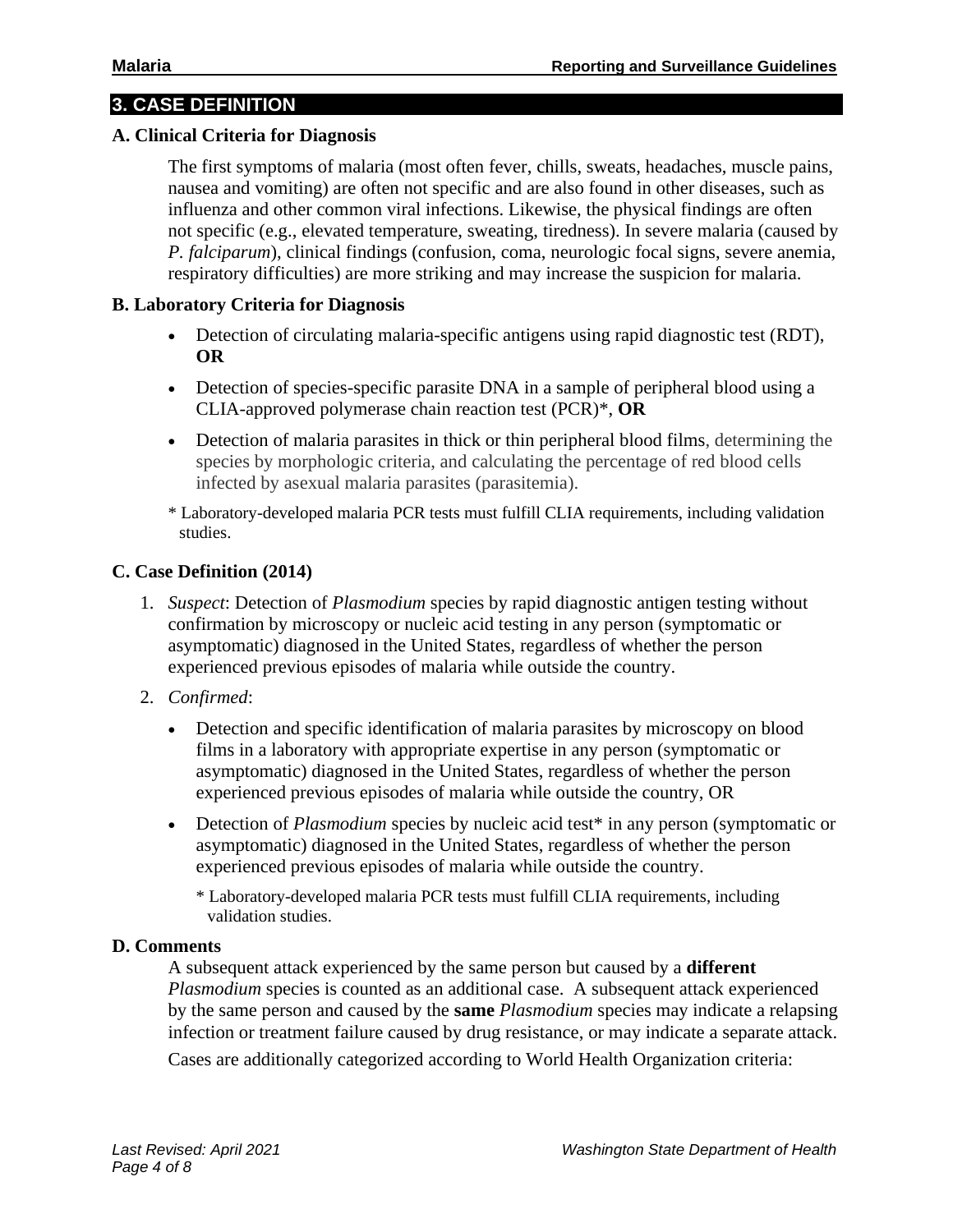- **Autochthonous**: malaria contracted in the area where reported
	- o **Indigenous**: acquired by mosquito transmission in an area where malaria is a regular occurrence
	- o **Introduced**: acquired by mosquito transmission from an imported case in an area where malaria is not a regular occurrence
- **Imported**: acquired outside a specific area (e.g., outside the U.S. and U.S. territories)
- **Induced**: acquired through artificial means (e.g., blood transfusion, malariotherapy)
- **Cryptic**: an isolated case that cannot be epidemiologically linked to additional cases.
- **Relapsing**: renewed manifestation (i.e., clinical symptoms and/or parasitemia) of malarial infection separated from previous manifestations of the same infection by an interval greater than any normal periodicity of the paroxysms

# **4. DIAGNOSIS AND LABORATORY SERVICES**

#### **A. Diagnosis**

Diagnosis is based on positive laboratory testing regardless of symptoms. If initial blood smears are negative but the diagnosis is still possible, repeat smears every 12–24 hours for 72 hours. The surveillance case definition requires diagnosis in the United States.

#### **B. Tests Available at Washington State Public Health Laboratories (PHL)**

PHL can confirm the identification and speciation of malaria parasites on blood smears (Giemsa-stained parasites visualized in a blood sample). Commercial laboratories are strongly encouraged to submit positive specimens or specimens with the species in question to PHL.

Note that PHL require all clinical specimens have two patient identifiers, a name **and** a second identifier (e.g., date of birth) both on the specimen label and on the submission form. Due to laboratory accreditation standards, specimens will be rejected for testing if not properly identified. Also include specimen source and collection date.

#### **C. Specimen Collection**

Collect EDTA (purple top) or similar tube **and** thick and thin smears made within 20 minutes of blood draw and use PHL form:

<https://www.doh.wa.gov/Portals/1/Documents/5230/302-013-Micro.pdf>. For details about specimen collection and shipping see:

[https://www.doh.wa.gov/ForPublicHealthandHealthcareProviders/PublicHealthLaborator](https://www.doh.wa.gov/ForPublicHealthandHealthcareProviders/PublicHealthLaboratories/MicrobiologyLabTestMenu) [ies/MicrobiologyLabTestMenu](https://www.doh.wa.gov/ForPublicHealthandHealthcareProviders/PublicHealthLaboratories/MicrobiologyLabTestMenu)

## **D. Special CDC Testing**

CDC tests cases when the diagnosis is in question and can do drug resistance testing for cases diagnosed in the United States following initial diagnostic testing using PCR speciation, identification of drug resistance mutations, and when possible, direct susceptibility testing. Encourage diagnostic laboratories to send CDC smears and pretreatment whole blood EDTA tube with a CDC submission form. Instructions and the form are available at: [https://www.cdc.gov/malaria/features/ars.html.](https://www.cdc.gov/malaria/features/ars.html)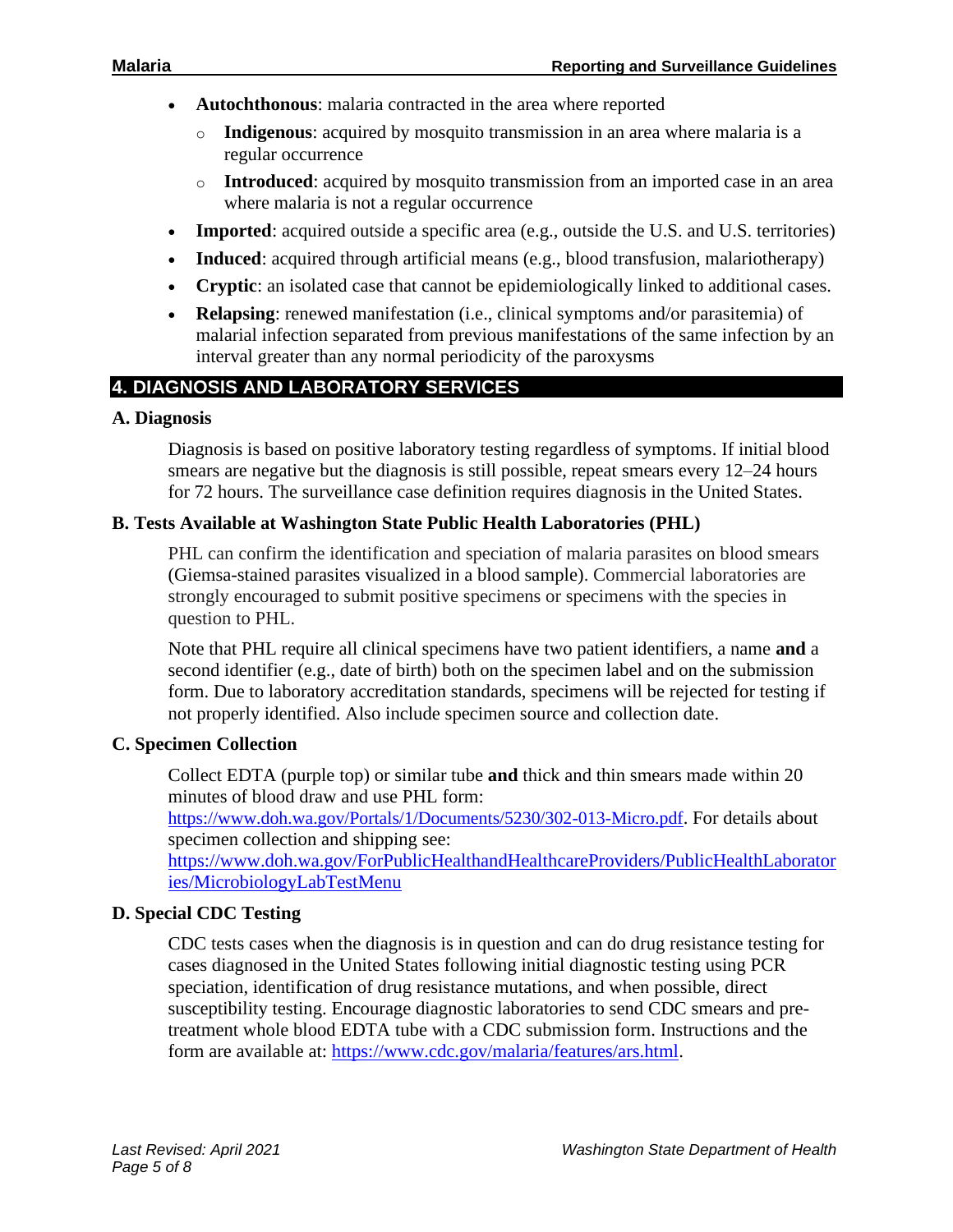# **5. ROUTINE CASE INVESTIGATION**

Interview the case and others who might be able to provide pertinent information.

## **A. Evaluate the Diagnosis**

Facilitate specimen transport to Washington State Public Health Laboratories for species confirmation. Rare severe complications occur, most often with *P. falciparum*. Clinical laboratories not speciating malaria may be able to rule out *P. falciparum*. Late stages of *P. knowlesi* resemble *P. malariae,* resulting in misdiagnosis and inappropriate treatment.

#### **B. Manage the Case**

Refer physician to CDC resources for severe malaria needing IV treatment if artesunate is not available locally: [https://www.cdc.gov/malaria/diagnosis\\_treatment/artesunate.html](https://www.cdc.gov/malaria/diagnosis_treatment/artesunate.html) Advise no blood donation for exclusion period (e.g., years after treatment or risk travel.)

#### **C. Identify Potential Sources of Infection**

Ask about travel in a malarious area (tropical areas of South America, Africa and Asia). Assess use of malaria prophylaxis before, during and after travel. If there was no travel for month, immediately contact the Office of Communicable Disease Epidemiology.

Consider alternative possibilities including:

- 1. *Relapse* of a previous infection, meaning a reseeding of the bloodstream from *P. vivax* or *P. ovale* hypnozoites in the liver. Relapse implies a past infection was either untreated or treated only for bloodstream parasites. Primaquine is the only drug that treats the liver stage of infection and is given in addition to treatment for bloodstream parasites.
- 2. *Recrudescence* of a previous infection, meaning a low-level asymptomatic bloodstream infection "blossomed" to cause the current illness. Although there are no long-term liver stage parasites in these infections, such silent infections can occur with *P. falciparum* and *P. malariae*, particularly in hyperendemic areas where people have partial immunity.
- 3. Infection from direct inoculation of contaminated blood or blood products (e.g., needle sharing, malariotherapy [deliberately inducing a malaria infection to treatment another medical condition], or transfusion). Test all blood donors associated with the case.
- 4. Infection by a mosquito bite, but not in an endemic area. Rare "airport malaria" occurs if an infective mosquito survives a flight from an endemic area and leaves the plane. Rarely an *Anopheles* mosquito may transmit malaria from an arriving parasitemic person; the mosquitoes occur in Washington but local transmission is unlikely. See CDC guidelines: [https://www.cdc.gov/mmwr/preview/mmwrhtml/rr5513a1.htm.](https://www.cdc.gov/mmwr/preview/mmwrhtml/rr5513a1.htm)

## **D. Identify Other Potentially Exposed Persons**

Identify other persons sharing the case's exposure, such as travel with family, friends, or a group. Diagnosis of malaria in one may suggest a similar risk for the others. Identify other persons who may have been exposed by the case. Potential although rare exposures include blood transfusion, sharing injection equipment, or malariotherapy.

## **E. Manage Other Potentially Exposed Persons**

Assess those who shared overseas exposures with the case. Give persons with possible *P. falciparum* exposure particularly close scrutiny. Refer for treatment if symptomatic.

Test all blood donors or recipients associated with the case.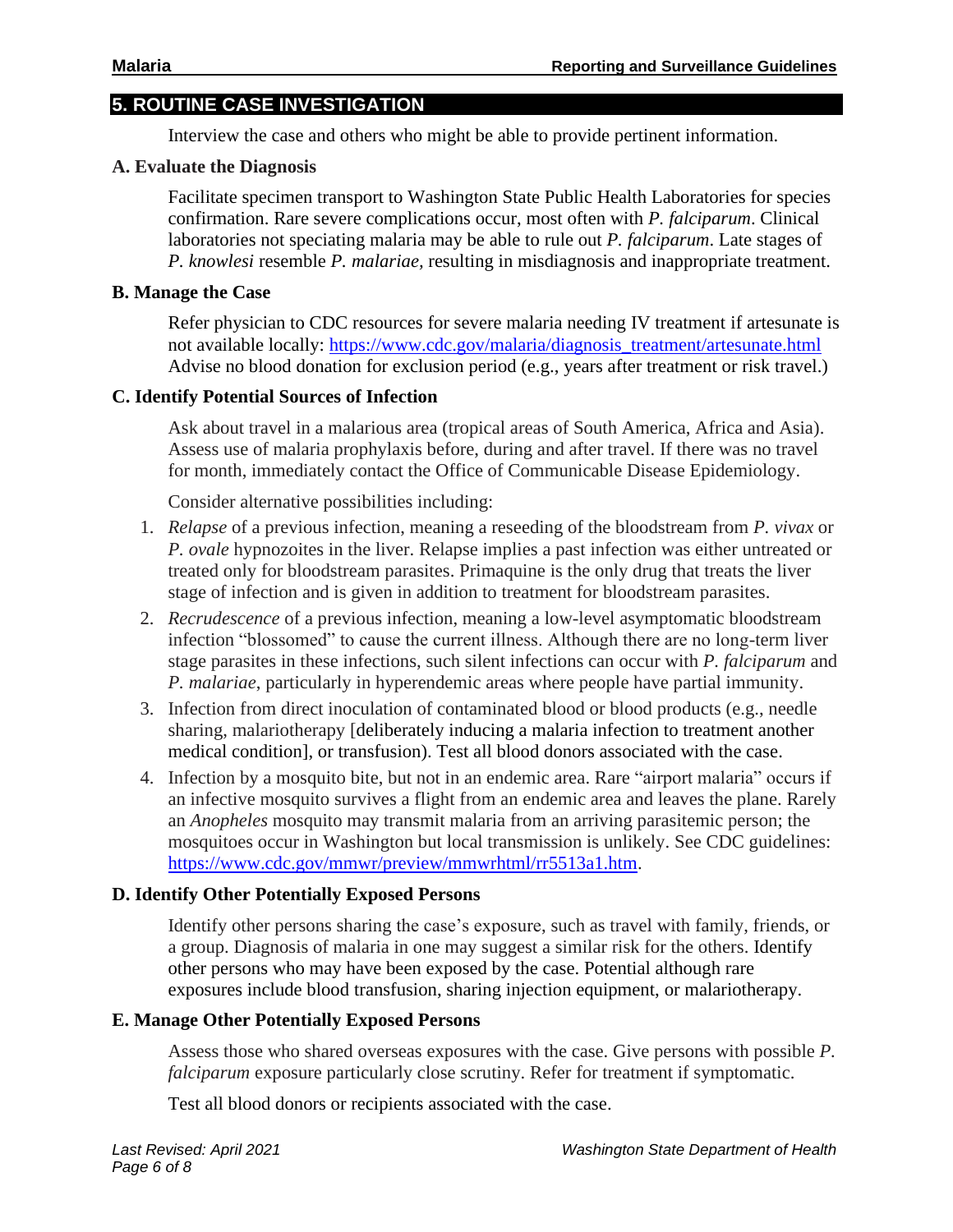#### **F. Environmental Evaluation**

None, unless the patient did not travel to a region with endemic malaria. Rare cases result from mosquitoes carried on airplanes or newly introduced local mosquito-borne transmission. Environmental investigation including mosquito trapping may be appropriate for such situations.

## **6. MANAGING SPECIAL SITUATIONS**

#### **A. Under-treated Falciparum Malaria Case**

*P. falciparum* has a high prevalence of chloroquine resistance and can cause severe disease. If a case of falciparum malaria was treated only with chloroquine, verify the treatment information with the provider and consult regarding appropriate treatment. For questions about malaria treatment a CDC consult is available through [malaria@cdc.gov](mailto:malaria@cdc.gov) or 770-488-7788.

#### **B. No Recent Travel to Endemic Areas**

Consult with the Office of Communicable Disease Epidemiology immediately about any case that does not have a history of recent travel to a malarious area (206-418-5500).

# **7. ROUTINE PREVENTION**

#### **A. Immunization Recommandations**

None, although malaria vaccines are under development.

#### **B. Prevention Recommendations**

Current information to prevent malaria is available from travel clinics and the CDC [\(wwwnc.cdc.gov/travel\)](https://wwwnc.cdc.gov/travel/), including country-specific recommendations. Factors such as geography, climate, season, mosquito species, and mosquito control efforts vary the risk for malaria, as does a person's travel style. Prevention had three parts: avoid mosquito bites, chemoprophylaxis, and prevent later recurrence of symptoms.

## **1. Avoid Mosquito Bites**

Travelers should wear adequate clothing (long pants, long-sleeved shirt, hat) and use insect repellent when mosquito exposure can be anticipated. Repellents containing DEET as the active ingredient are the most effective. Travelers should identify times of day with the highest risk of mosquito bites for a specific region and minimize outdoor activities during those times.

Use pesticide-treated mosquito bed nets when exposure to mosquitoes may occur at night (when most *Anopheles* mosquitoes feed). Bed nets are considered unnecessary if the traveler stays in an air-conditioned hotel, with the windows closed at night.

## **2. Chemoprophylaxis**

The main challenge for most travelers is determining appropriate chemoprophylaxis. Chloroquine was the mainstay of malaria prophylaxis for decades, but widespread resistance among falciparum parasites makes this regimen inappropriate in Africa, South Asia, and most of the Americas. Because prophylaxis guidelines change, refer to current resources (e.g., CDC web site [https://www.cdc.gov/malaria/travelers/index.html\)](https://www.cdc.gov/malaria/travelers/index.html).